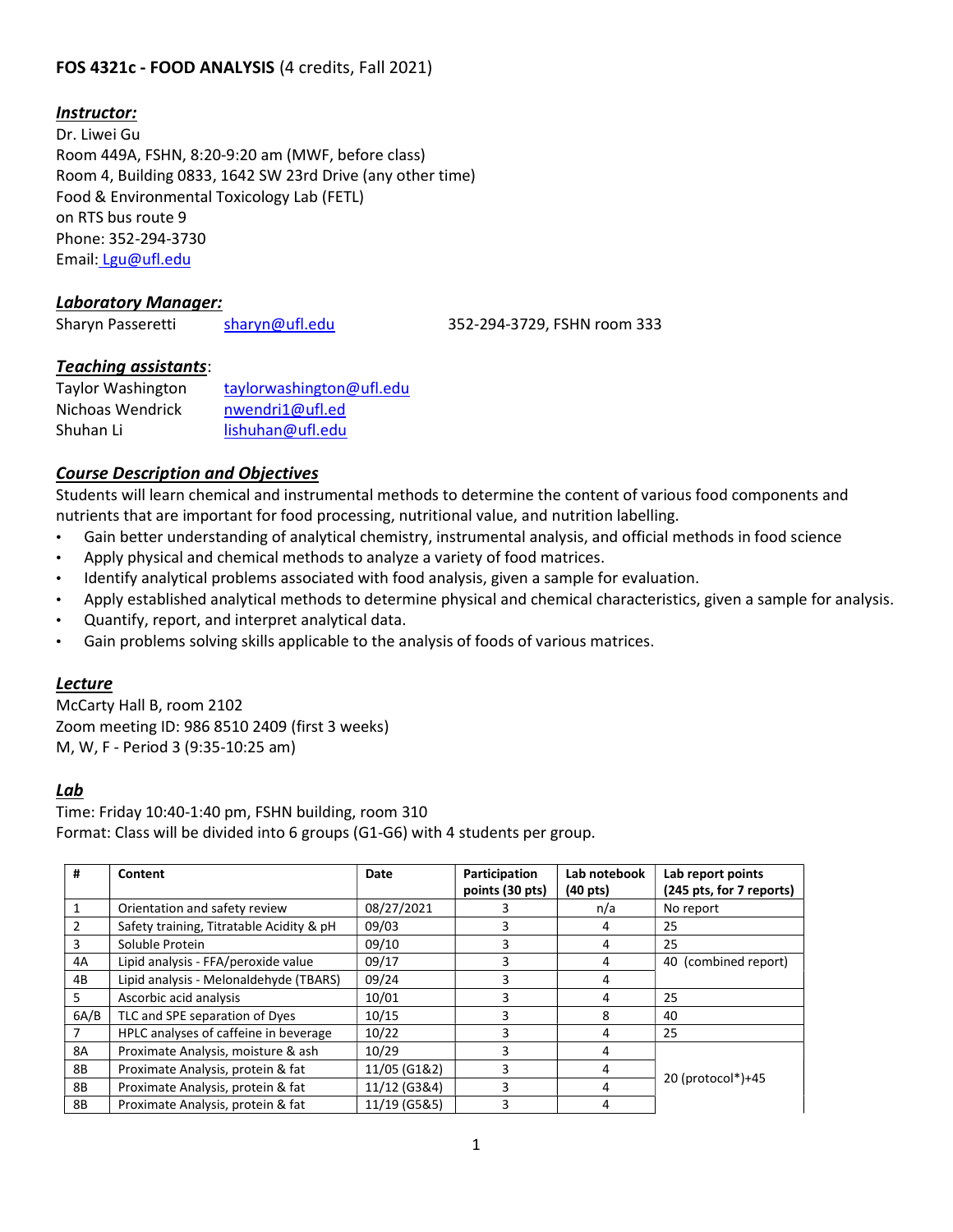\*Each group will be required to write and turn in a detailed protocol for Lab 8A&B. This will be given as a group assignment.

- 1. You will be expected to keep a laboratory notebook and bring it to every lab meeting.
- 2. You will always be expected to wear a lab coat and safety glasses.
- 3. Appropriate dress is expected for lab. This includes always wearing a closed-toe shoe (no sandals, flip-flops, or other shoes that do not completely cover your feet).
- 4. You will be dismissed from lab on days where your safety may be compromised due to your attire, and yet will remain responsible for the activities of the class.

| <b>Items</b>                            | <b>Pts</b> | <b>Explanation</b>                                                                 |  |  |
|-----------------------------------------|------------|------------------------------------------------------------------------------------|--|--|
| Attendance                              | 1.0        | Student present; made-up missed lab                                                |  |  |
|                                         | 0.5        | Extremely late; left lab too early                                                 |  |  |
|                                         | 0          | Unexplained absence - Note: This will result in a zero for the lab report as well. |  |  |
| Safety and                              | 1.0        | Practices good safety habits; handles equipment properly                           |  |  |
| equipment use<br>0.5                    |            | Poor safety habits; Needs improvement in handling equipment                        |  |  |
|                                         | 0          | Unsafe practices; misuse/abuse of equipment                                        |  |  |
| Clean-up<br>1.0                         |            | Areas well cleaned; cleans general use areas                                       |  |  |
|                                         | 0.5        | Some areas overlooked or not properly cleaned                                      |  |  |
| Areas left unclean and unorganized<br>0 |            |                                                                                    |  |  |

## Lab Participation Points Scale

## Laboratory Notebooks (40 pts)

Notebooks must be some type of bound book, i.e., laboratory notebook, computation book, spiral bound notebook, etc. It does not have to be expensive but should contain at least 100 pages.

- Before the lab: outline experimental procedures. It is left up to the individual how they wish to do this (outline form, flow chart or numbered steps are all acceptable).
- During the lab: record visual or sensory observations; record results as tables; record procedure changes etc.
- Additional information sheets can be taped, stapled, or glued inside the notebook.
- Your lab notebook will be checked and signed at the beginning of lab and after the lab. It is the student's responsibility to make certain their lab notebook has been signed.

# Laboratory report and format (245 pts, for a total of 7 Lab reports)

Group components (one copy is required for each group)

Title/cover page: include names of your group members, number, title and the date of the lab session

I. Introduction: background, objectives, reaction mechanisms, etc.

II. Materials and methods: you are not expected to copy and paste everything. You can cite the lab handouts.

III. Results: your data, standard curves, calculation, etc.

Individual components (each group member will write their own)

## IV. Discussions (bold text that answers required questions in lab handout)

V. Conclusions

VI. References

Lab reports are due one and half week after the laboratory exercise and will be graded on aspects of accuracy of data, format, accuracy of data reporting, and originality/accuracy of discussion. Late reports will be deducted 5 points per day.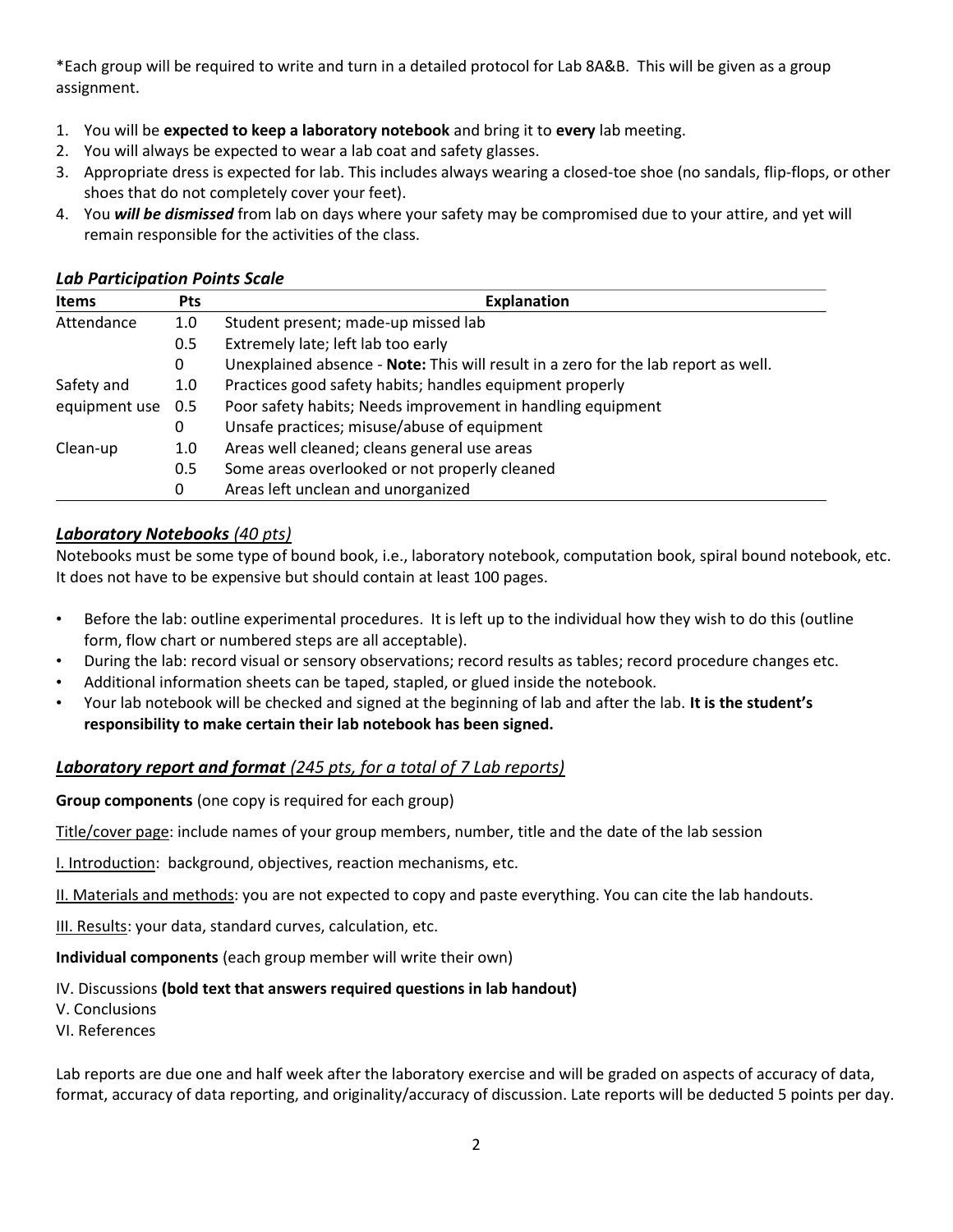### Grading Criteria for Lab Report (25 pts)

| <b>Reasons for points deductions</b><br>Category                                               | <b>Points deducted</b> |
|------------------------------------------------------------------------------------------------|------------------------|
| Title/ Cover Page<br>Names of participants missing<br>$-1.0$                                   |                        |
| (1 pt)<br>Signatures missing                                                                   | only once              |
| Report title and lab number missing                                                            |                        |
|                                                                                                |                        |
| I. Introduction<br>a) Omitted purpose or objectives                                            | $-0.5$ each            |
| b) Copied handout without any creative thoughts<br>$(2 \text{ pts})$                           |                        |
| c) No introduction<br>$-2.0$                                                                   |                        |
|                                                                                                |                        |
| II. Materials and<br>a) Omitted procedural changes<br>$-1.0$                                   |                        |
| b) Omitted reference of textbook or lab handout<br>Methods (2 pts)<br>$-1.0$                   |                        |
| c) No material & method section<br>$-2.0$                                                      |                        |
|                                                                                                |                        |
| III. Results (8 pts)<br>a) Omitted data, tables, or figures when necessary                     | $-1.0$ each            |
| b) Omitted calculations or statistics where necessary                                          |                        |
| c) Tables of data overlap, confusing                                                           |                        |
| d) Tables or Figures not numbered or incorrectly numbered                                      |                        |
| e) Arrangement of data is confusing                                                            |                        |
| g) No result section<br>$-8.0$                                                                 |                        |
|                                                                                                |                        |
| a) No discussion of the actual data accumulated<br>IV.<br>$-1.0$                               |                        |
| Discussion (7pts)<br>b) Did not refer to which data was being discussed (i.e., which<br>$-1.0$ |                        |
| figure, table, etc.)                                                                           |                        |
| V.<br>c) Did not answer required questions in lab handout; did not bold<br>$-1.0$              |                        |
| Conclusions (3 pts)<br>answers in text; discussion of results are confusing or incorrect       | each                   |
| d) Did not cite references to information used in the discussions<br>$-1.0$                    |                        |
| e) Omitted discussion of statistics when necessary<br>$-1.0$                                   |                        |
| f) No recognizable conclusion statements<br>$-2.0$                                             |                        |
| g) No discussion section<br>$-7.0$                                                             |                        |
| h) No conclusion section<br>$-3.0$                                                             |                        |
|                                                                                                |                        |
| VI. References (2<br>a) References cited in text not listed here or vice versa                 | $-0.5$ each            |
| pts)<br>b) Reference incomplete or not in required                                             |                        |
| format (for example, lack of page numbers or author names for                                  |                        |
| cited journal articles or book chapters)                                                       |                        |
| c) No references used other than class texts and handout;                                      |                        |
| misplaced reference section (for example, having reference section                             |                        |
| between results and discussion)                                                                |                        |
| d) No references section<br>$-2.0$                                                             |                        |

• References should be in the style and format of your Food Analysis textbook.

- The class text (Nielsen) and lab handout shall be cited as references.
- There must also be at least 1 source from journal articles or sources other than the class text.
- NO internet references other than official governmental or university sites.

## **Office hours**

Friday 1:40-3:00 pm (FSHN, room 449A). I have an open-door policy outside of office hour. You are welcome to call, email, or stop by our offices for questions or additional help. If you want to stop by make sure we are there before going out – so call first.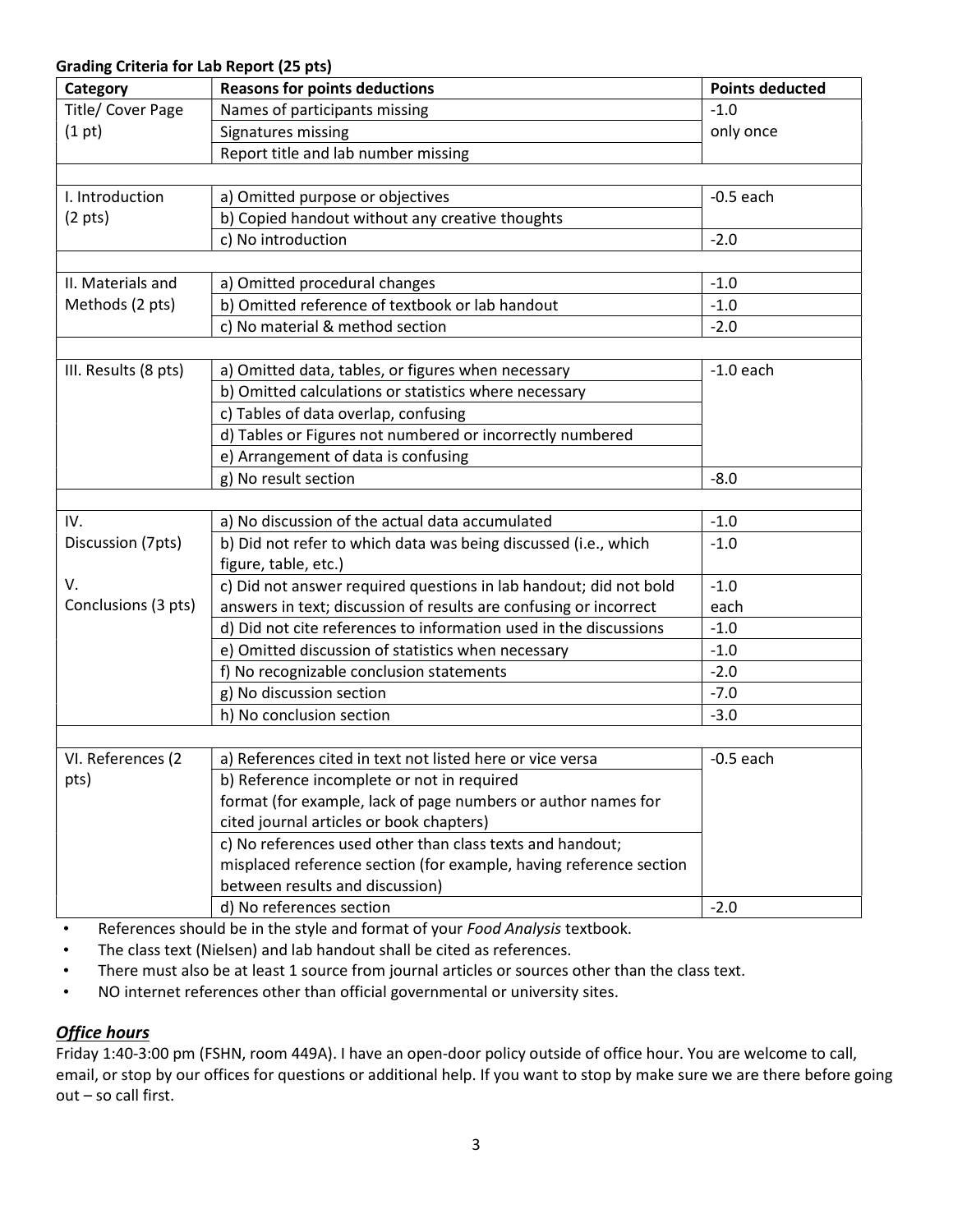# Course Prerequisites

CHM 2200, CHM 2200L or CHM 2210, CHM 2211, CHM 2211L

## Required Text

S. Suzanne Nielsen. Food Analysis, Fourth Edition. (Springer Publishing Co.). An e-book is accessible through UF library at http://www.uflib.ufl.edu/. You can download PDF of each chapter from this e-book.

### Course content

Lectures contain the basic principles of food analysis, data handling, and interpretation. Laboratory exercises will be introduced during weekly discussion sections and will detail the principals of each lab exercise. There will be three 50minute lectures and one 2.5-hour lab experience per week. Plan on spending at least 6 hours a week with your class! All course content is available at hppt://elearning.ufl.edu.

- Session I Foundational Knowledge and Chemical/Physical Methods (I)
	- Chapter 1-3 READ on your OWN!!!
	- Ch. 13 pH and Titratable Acidity
	- Ch. 4 Evaluation of Analytical Data
	- Ch. 5 Sampling and Sample Preparation
	- Ch. 6 Moisture and Total Solids
	- Ch. 7 Ash Analysis
- Session II Spectroscopic & Chromatographic Methods
	- Ch. 21 Basic principle of spectroscopy
	- Ch. 22 UV, VIS, Fluorescence Spectroscopy
	- Ch. 27 Chromatography
	- Ch. 28 High Performance Liquid Chromatography (HPLC)
	- Ch. 29 Gas Chromatography (GC)
	- Session III Chemical/Physical Methods (II)
		- Ch. 10 Carbohydrate and Fiber Analysis
		- Ch. 8 Crude Fat Analysis
		- Ch. 14 Fat Characterization
		- Ch. 9 Protein Analysis
		- Ch. 15 Protein Characterization
		- Ch. 26 Mass spectrometry

### Grading

- 1. Exams will be a combination of multiple choice, short answers, essays, and problems.
- 2. Three non-cumulative examinations will be given on the following dates 09/24/2021, 10/29/2021, 12/08/2021
- 3. Content review in class and a study guide will be provided before each exam.
- 4. Makeup will only be given with the advance permission of the instructor.

NOTE: Late materials will be deducted 5 points per day. Any dispute on grade should be sent to Dr. Gu within 5 days after a grade is released on e-learning. A late dispute will not be considered. Final grades will be assigned according to cumulative averages. Grades will be assigned according to UF grading policy.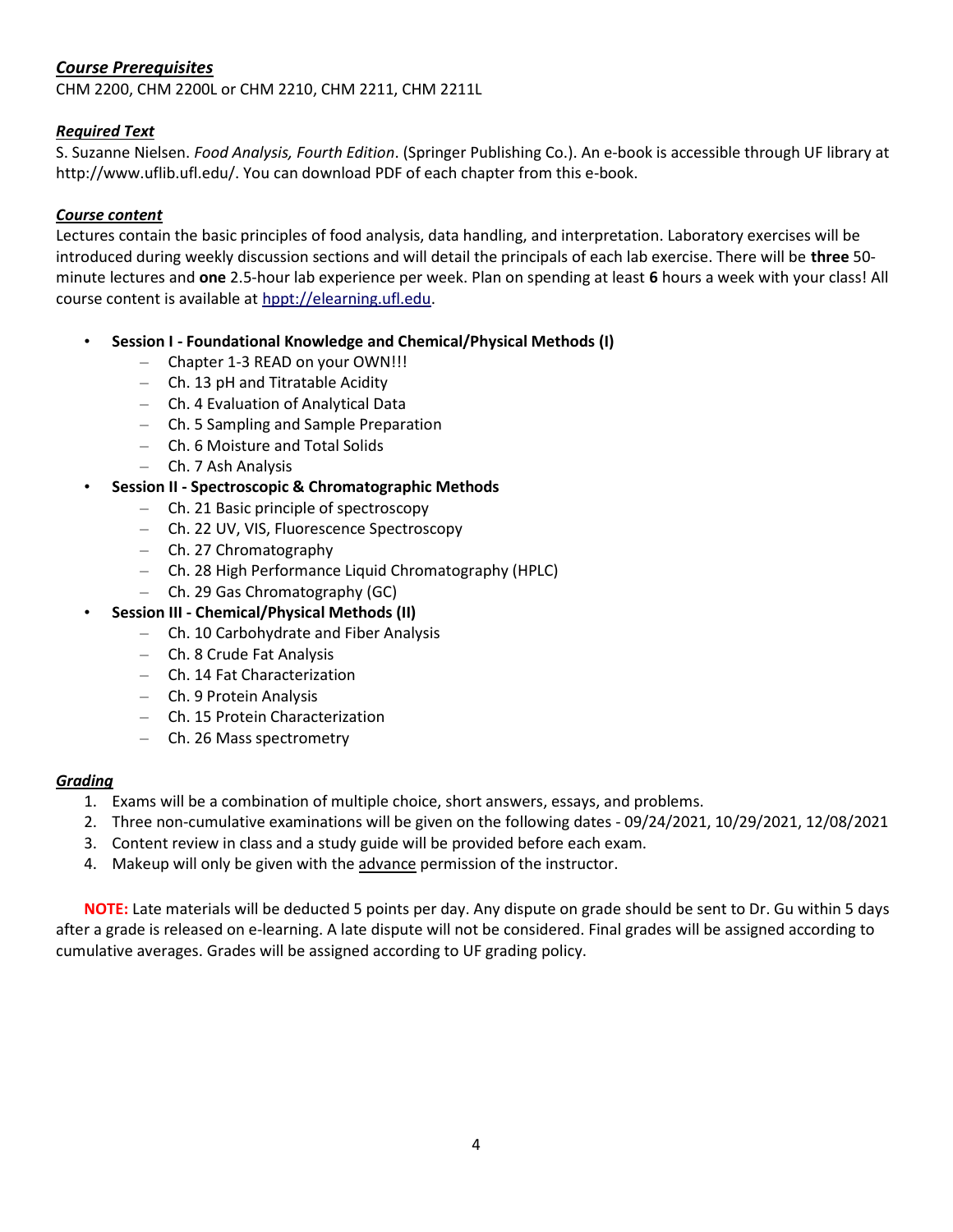### Grading Scale

| <b>Contents</b>                            | <b>Points</b> |
|--------------------------------------------|---------------|
| Exams $(3 \n\omega 155 pts)$               | 465           |
| Assignments                                |               |
| Foundational knowledge (I, II, III, IV)    | 60            |
| Writing Assignment (10+40+15)<br>$\bullet$ | 65            |
| Peer review of writing assignment          | 25            |
| Laboratory                                 |               |
| Lab participation points (3x10)            | 30            |
| Lab report points                          | 245           |
| Laboratory notebook (4x10)                 | 40            |
| Quizzes                                    | 70            |
| Total                                      | <b>1000</b>   |

| <b>Grades</b> | <b>GPA</b> | Percentage |
|---------------|------------|------------|
| Α             | 4.00       | 93-100%    |
| А-            | 3.67       | 86-93%     |
| B+            | 3.33       | 81-86%     |
| В             | 3.00       | 76-81%     |
| B-            | 2.67       | 73-76%     |
| C+            | 2.33       | 71-73%     |
| C             | 2.00       | 69-71%     |
| $C-$          | 1.67       | 66-69%     |
| D+            | 1.33       | 64-66%     |
| D             | 1.00       | 62-64%     |
| D-            | 0.67       | 60-62%     |
| F             | 0.00       | <60%       |

### Classroom Policies and Attendance

Students must attend all lectures and lab sessions. Justified absence and the UF attendance policy are available at https://catalog.ufl.edu/ugrad/current/regulations/info/attendance.aspx. Non-justified absence for the lab will result in a ZERO for the lab participation and lab report. Special circumstances need to be addressed with the instructor and will be assessed on a case-by-case basis. Cellular phones are disruptive and must be turned off in the classroom and laboratory.

### Academic Honesty

In 1995 the UF student body enacted an honor code and voluntarily committed itself to the highest standards of honesty and integrity. When students enroll at the university, they commit themselves to the standard drafted and enacted by students.

# The Honor Pledge: We, the members of the University of Florida community, pledge to hold ourselves and our peers to the highest standards of honesty and integrity

On all work submitted for credit by students at the university, the following pledge is either required or implied: "On my honor, I have neither given nor received unauthorized aid in doing this assignment."

Students should report any condition that facilitates dishonesty to the instructor, department chair, college dean,

Student Honor Council, or Student Conduct and Conflict Resolution in the Dean of Students Office.

(Source: 2012-2013 Undergraduate Catalogs)

It is assumed all work will be completed independently unless the assignment is defined as a group project, in writing by the instructor.

This policy will be vigorously upheld at all times in this course.

## Software Use:

All faculty, staff and students of the university are required and expected to obey the laws and legal agreements governing software use. Failure to do so can lead to monetary damages and/or criminal penalties for the individual violator. Because such violations are also against university policies and rules, disciplinary action will be taken as appropriate.

## Campus Helping Resources

Students experiencing crises or personal problems that interfere with their general well-being are encouraged to utilize the university's counseling resources. The Counseling & Wellness Center provides confidential counseling services at no